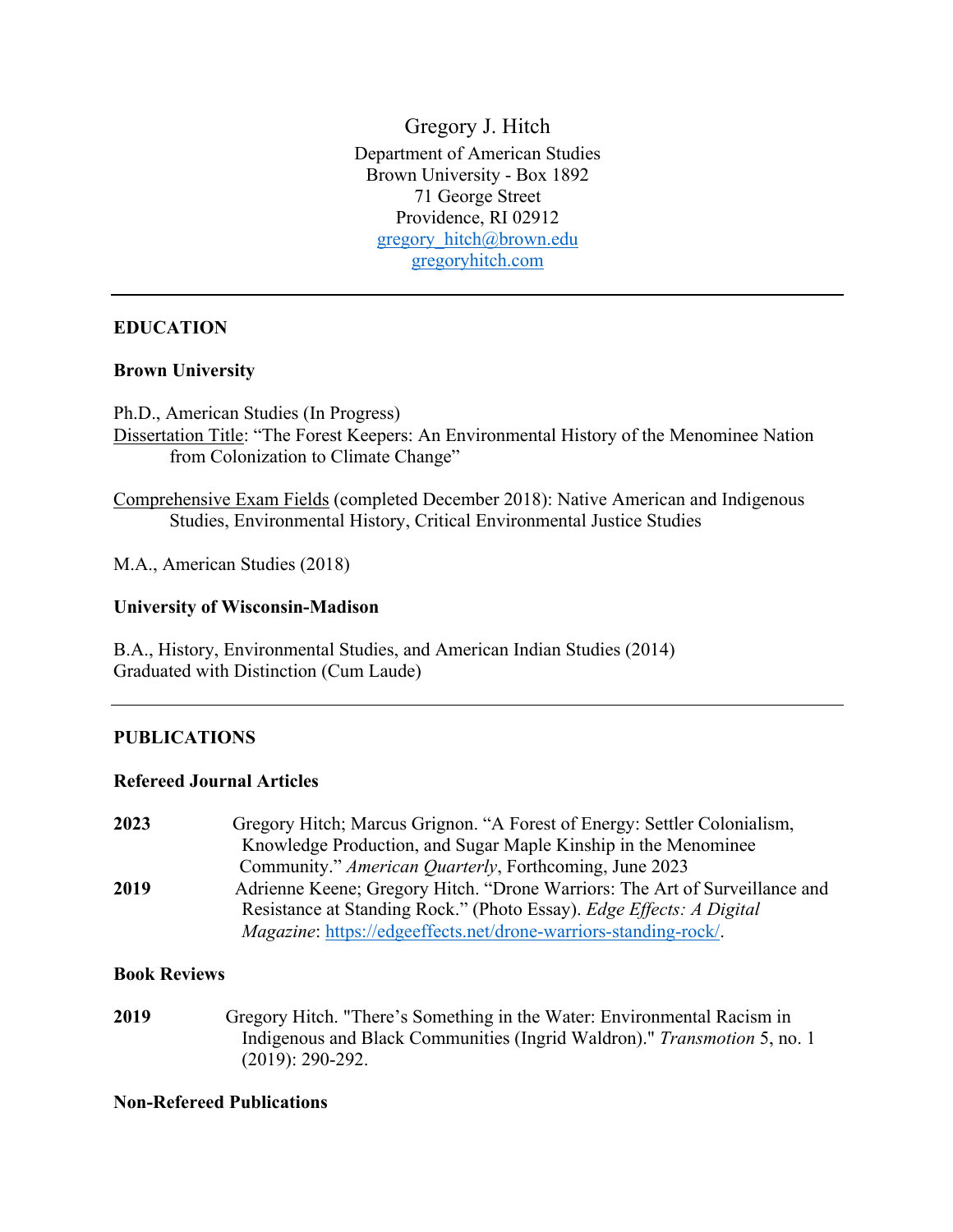| 2018 | Gregory Hitch. "What Do Hunting and a Land Ethic Have in Common?," in Why    |
|------|------------------------------------------------------------------------------|
|      | Hunt? A Guide for Lovers of Nature, Local Food, and Outdoor Recreation, ed.  |
|      | Alanna Koshollek and Dan Durbin (Baraboo: The Aldo Leopold Foundation,       |
|      | 2018), 29-30.                                                                |
| 2017 | Gregory Hitch. "Renewable Energy Jobs: Putting the Green Back in Green Bay," |
|      | Green Bay Press-Gazette, July 15, 2017.                                      |
| 2016 | Gregory Hitch. "Luna Leopold: A Visionary in Water Resource Management,"     |
|      | The Leopold Outlook, Spring 2016 (16:1), 26-27.                              |
|      |                                                                              |

# **TEACHING EXPERIENCE**

### **Instructor of Record**

| 2022 | <b>Equity and the Environment, Institute at Brown for Environment and Society,</b>                                                                                                 |
|------|------------------------------------------------------------------------------------------------------------------------------------------------------------------------------------|
|      | Brown University, Spring 2022                                                                                                                                                      |
| 2019 | <b>Ecological (De)colonization: North American Environmental History, Justice,</b><br>and Sovereignty, American Studies Program, Brown University, Spring 2019                     |
|      | <b>Teaching Assistant</b>                                                                                                                                                          |
| 2018 | <b>The City: An Introduction to Urban Studies</b>                                                                                                                                  |
|      | Samuel Zipp, Urban Studies Program, Brown University, Fall 2018                                                                                                                    |
|      | <b>Contemporary Indigenous Education in North America</b>                                                                                                                          |
|      | Adrienne Keene, American Studies Program, Brown University, Spring 2018                                                                                                            |
| 2017 | <b>Introduction to Ethnic Studies</b>                                                                                                                                              |
|      | Elizabeth Hoover, Ethnic Studies Program, Brown University, Fall 2017                                                                                                              |
| 2015 | Water Stewardship and Sovereignty in the Bad River Ojibwe Community<br>Jessie Conaway, Nelson Institute for Environmental Studies, University of<br>Wisconsin-Madison, Spring 2015 |

# **AWARDS, GRANTS, AND FELLOWSHIPS**

| 2021 | Dissertation Completion Fellowship, Brown University                                |
|------|-------------------------------------------------------------------------------------|
| 2020 | Graduate Research, Training & Travel Funding, Institute at Brown for                |
|      | Environment and Society, Brown University                                           |
|      | Graduate Fellowship, Cogut Institute for the Humanities, Brown University           |
|      | Solar for Non-Profits/WI Solar Corps Grant, Midwest Renewable Energy<br>Association |
|      | International Travel Funding, Brown University Graduate School                      |
| 2019 | Solar for Good Grant, Renew Wisconsin                                               |
|      | Conference Travel Funding, Brown University Graduate School                         |
|      | University Fellowship, Brown University                                             |
| 2018 | Conference Travel Funding, Brown University Graduate School                         |
|      | Institute at Brown for Environment and Society, Brown University, Panel: Sioux      |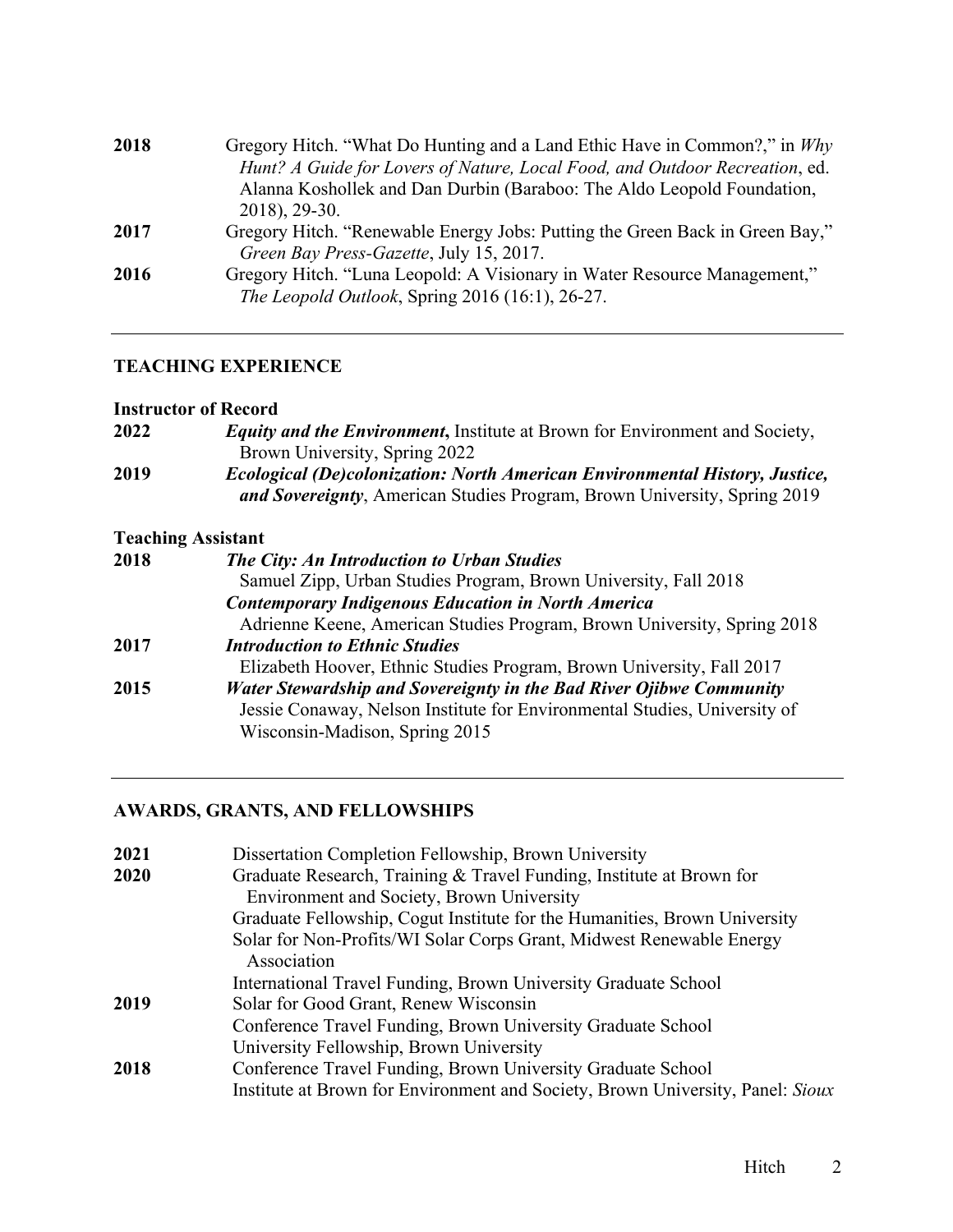|      | Surveillance: The Drone Warriors and the #NoDAPL Movement                       |
|------|---------------------------------------------------------------------------------|
|      | Native American and Indigenous Studies, Brown University, Panel: Sioux          |
|      | Surveillance: The Drone Warriors and the #NoDAPL Movement                       |
|      | American Studies, Brown University, Panel: Sioux Surveillance: The Drone        |
|      | Warriors and the #NoDAPL Movement                                               |
|      | Conference Travel Funding, Brown University Graduate School                     |
| 2017 | Center for the Study of Race and Ethnicity in America, Brown University, Panel: |
|      | Sioux Surveillance: The Drone Warriors and the #NoDAPL Movement                 |
|      | Conference Travel Funding, Brown University Graduate School                     |
|      | International Travel Funding, Brown University Graduate School                  |
| 2016 | International Travel Funding, Brown University Graduate School                  |
|      | University Fellowship, Brown University                                         |
|      |                                                                                 |

## **INVITED TALKS**

**2020** "Empowering Indian Country with Renewable Energy," College of Menominee Nation's Sustainable Development Institute, April 2020

## **CONFERENCE ACTIVITY/PARTICIPATION**

Brown University, April 2018.

### **Panels Organized**

**2019** "Energy Justice, Energy Futures: Extraction and Entanglement in a More-Than- Human World," *American Studies Association Annual Meeting,* Honolulu, HI, November, 2019. (Chair) **2018** "Sioux Surveillance: The Drone Warriors and the #NoDAPL Movement" *Water's*  *Edge (Earth, Itself 2018)*, Institute at Brown for Environment and Society,

# **Selected Conference Presentations**

| 2021        | "A Native Green New Deal?: Exploring Pathways for Economic and Climate<br>Justice in Indigenous Communities," American Studies Association Annual |
|-------------|---------------------------------------------------------------------------------------------------------------------------------------------------|
|             | Meeting, Virtual, October, 2021.                                                                                                                  |
| <b>2020</b> | "The Digital Watershed: Drone Warriors, Networks of Reciprocity, and the                                                                          |
|             | Dakota Access Pipeline," Environmental Justice in Multi-Species Worlds,                                                                           |
|             | University of Wisconsin-Madison, March, 2020.                                                                                                     |
| 2019        | "Settler Colonialism & Environmental Justice," American Association of                                                                            |
|             | Geographers Annual Meeting, Washington, D.C., April, 2019.                                                                                        |
| 2018        | "Decolonizing the Anthropocene: Developing an Alternative to Colonial                                                                             |
|             | Capitalism Amid the Climate Crisis," American Studies Association Annual                                                                          |
|             | Meeting, Atlanta, GA, November 2018.                                                                                                              |
|             | "Cultural Wastelanding: The Impacts of Sulfide Mining on Ancestral Menominee                                                                      |
|             | Lands," Native American and Indigenous Studies Association Annual Meeting,                                                                        |
|             |                                                                                                                                                   |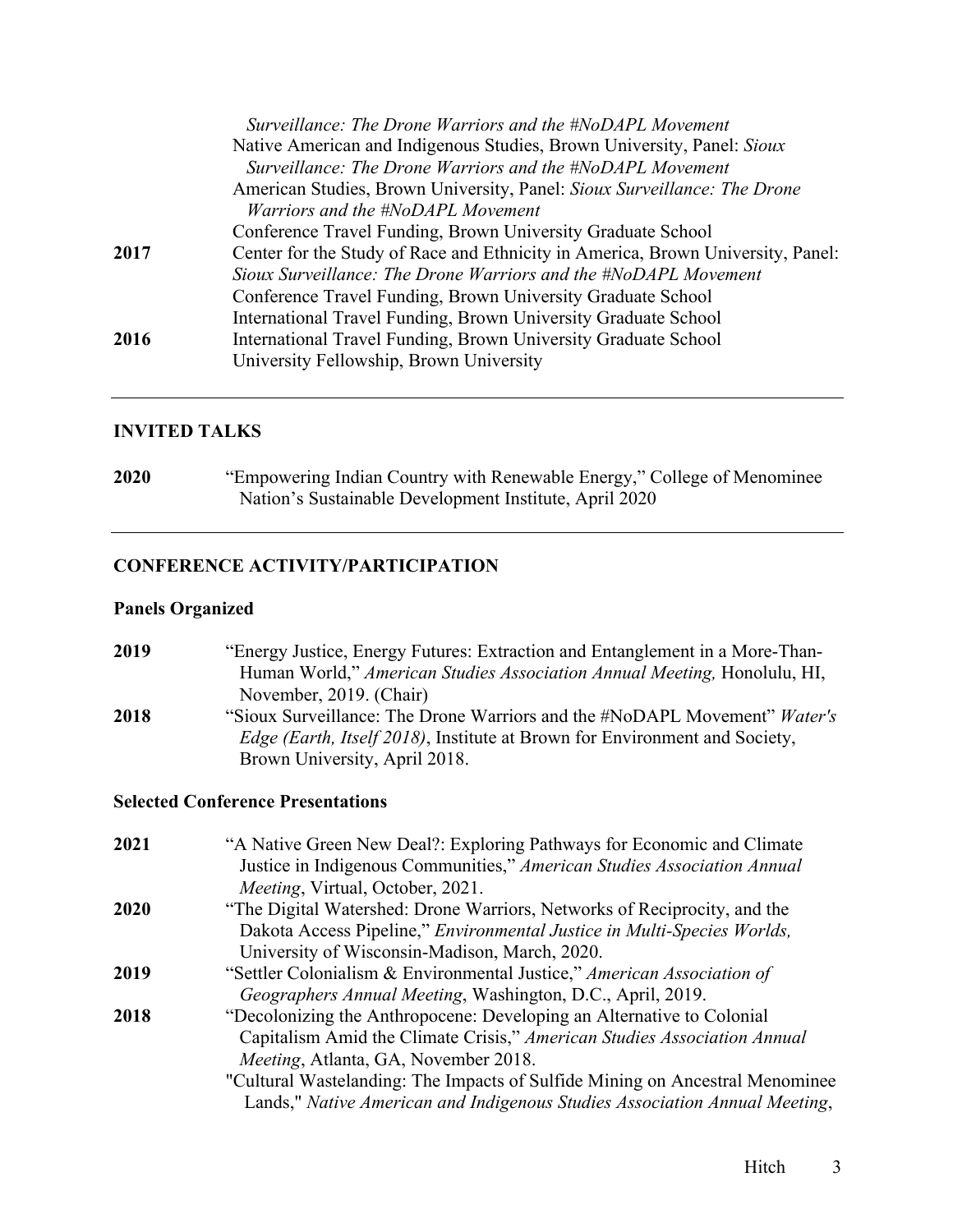Los Angeles, CA, May 2018.

**2017** "The Water Protectors: The Fight for Cultural and Environmental Justice at the Dakota Access Pipeline Protests," *Native American and Indigenous Studies Association Annual Meeting*, University of British Columbia, June 2017.

### **CAMPUS OR DEPARTMENTAL TALKS**

| 2019 | "Standing Rock, Environmental Justice, and Being a Good Ally" – <i>Informed</i>  |
|------|----------------------------------------------------------------------------------|
|      | Leadership: Science, Technology, and Society in the 21st Century – Nicole        |
|      | Sintetos, July 2019                                                              |
| 2018 | "Decolonizing the Anthropocene: Colonial Capitalism and Environmental            |
|      | Justice," – Introduction to Interdisciplinary American Studies – Caroline Frank, |
|      | October 2018                                                                     |
|      | "Decolonizing the Anthropocene: Developing an Alternative to Colonial            |
|      | Capitalism Amid the Climate Crisis," – Native American and Indigenous            |
|      | Studies Initiative Brown Bag                                                     |
|      | "What We Learned: Curating Bears Ears and Drone Warriors," – John Nicholas       |
|      | Brown Center for Public Humanities and Cultural Heritage, September 2018         |
|      | "Environmental Education in Indigenous Communities" – Contemporary               |
|      | Indigenous Education in North America – Adrienne Keene, April 2018               |
|      |                                                                                  |

### **EXHIBITIONS**

**2018** "Drone Warriors: The Art of Surveillance and Resistance at Standing Rock," Haffenreffer Museum of Anthropology, Brown University, May 2018 – Dec. 2019, Co-curated with Adrienne Keene

### **ADDITIONAL RESEARCH & PROFESSIONAL EXPERIENCE**

| 2017-18 | <b>Project Manager, The Climate and Development Lab, Brown University –</b>     |
|---------|---------------------------------------------------------------------------------|
|         | Energy Sovereignty: Renewables and Indigenous Communities in the U.S.,          |
|         | September $2017 - June 2018$                                                    |
| 2016    | Research Assistant, Community Engagement Core – Environmental Health and        |
|         | Justice, Brown University, June $2016 - August 2016$                            |
| 2015    | <b>Education and Membership Assistant, Aldo Leopold Foundation, Baraboo, WI</b> |
|         | April $2015$ – December 2015                                                    |

### **COMMUNITY AND PROFESSIONAL SERVICE**

**2019-21 Graduate Liaison,** *American Studies Association*, Environment and Culture Caucus, January 2019 – January 2021